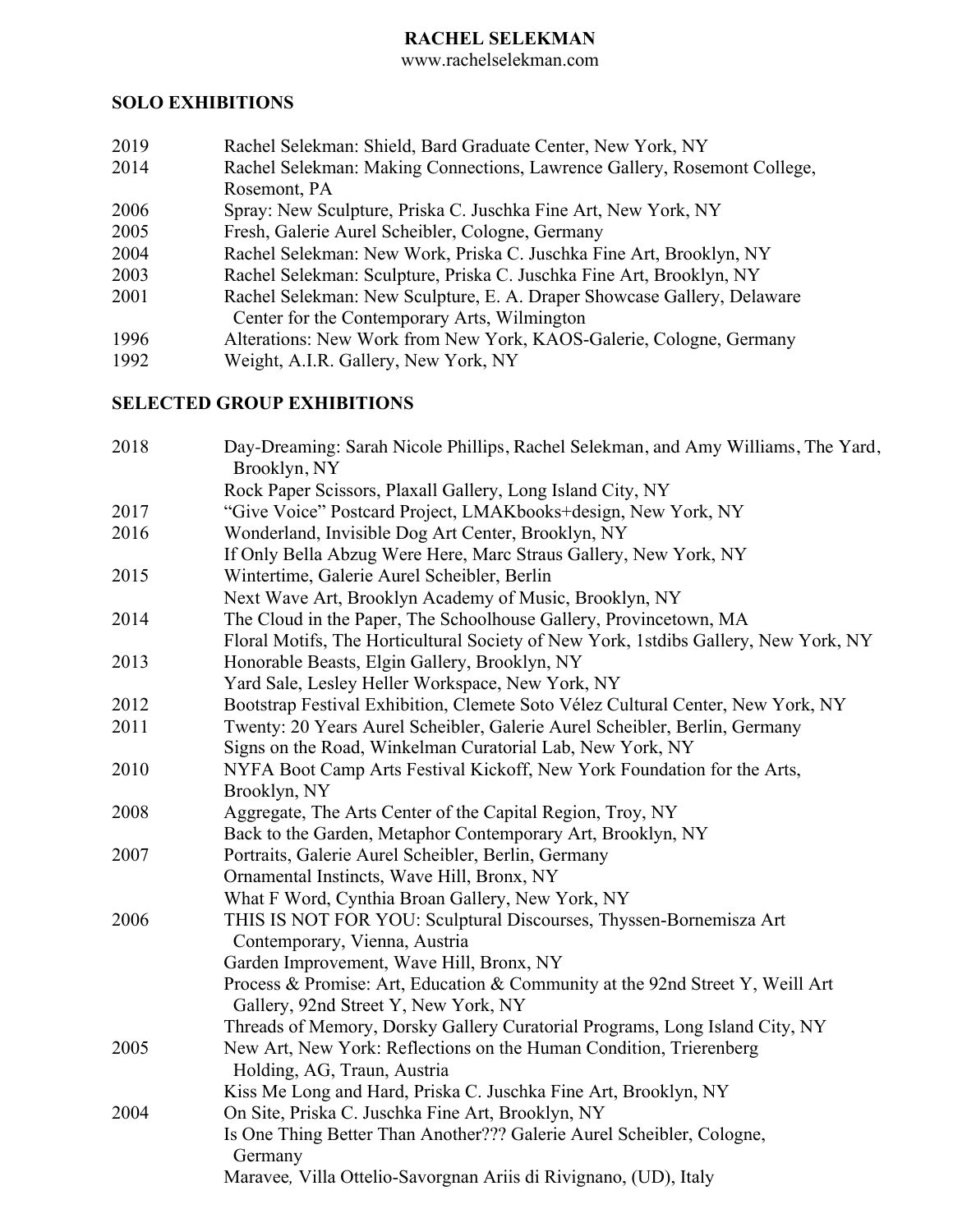| 2003 | Explaining Magic, Rotunda Gallery, Brooklyn, NY                                   |
|------|-----------------------------------------------------------------------------------|
|      | Solo Dibujo, Museo d'Arte Universidad Nacional, Bogota, Columbia                  |
| 2002 | Bitch School, Longwood Arts Project, Bronx, NY                                    |
| 2000 | Fairy Tale, Elsa Mott Ives Gallery, YMCA, New York, NY                            |
|      | Craft Forms, Wayne Art Center, Wayne, PA                                          |
|      | Eleventh Annual Faculty Exhibition, 92nd Street Y, New York, NY                   |
|      | Group Exhibition, General Electric, Fairfield, CT                                 |
| 1999 | Chocolate Kingdom, The Work Space @ Dolgenos, Newman & Cronin, New<br>York, NY    |
| 1997 | Objectivity: International Objects of Subjectivity, Contemporary Art Center of    |
|      | Virginia, Virginia Beach                                                          |
|      | Quickening, Creative Arts Workshop, New Haven, CT                                 |
|      | Hold It Now, Hit It, Court Street Gallery, Brooklyn, NY                           |
| 1996 | A La Mode, Sauce Gallery, Brooklyn, NY                                            |
| 1995 | Artists Choose Artists, Hyde Park Art Center, Chicago, IL                         |
|      | Lookin' Good Feelin' Good, 450 Broadway Gallery, New York, NY                     |
| 1993 | Garment as Metaphor, Suburban Fine Arts Center, Highland Park, IL                 |
|      | Derek Eller, Christopher Minot, Kenneth Rosenthal, Rachel Selekman,               |
|      | and Sebastian Spingler, Gallery 2, The School of the Art Institute of Chicago, IL |
| 1992 | The Next Generation: The Impact of Race, Class & Sexuality on Family Life,        |
|      | Gallery 2, The School of the Art Institute of Chicago, IL                         |
| 1990 | Sculpture Exhibition, Cb's 313 Gallery, New York, NY                              |
| 1989 | The Strange Life of Objects, MOMENTA Art Alternatives, Philadelphia, PA           |
| 1988 | The 1988 Drawing Competition, Philadelphia Art Alliance, PA                       |
| 1987 | Works on Paper, Beaver College, Glenside, PA                                      |
|      | 47th Annual Juried Exhibition, Woodmere Art Museum, Philadelphia, PA              |

### **GRANTS, AWARDS, AND RESIDENCIES**

| $2018 - 19$ | Library Artists in Residence, Bard Graduate Center, New York, NY         |
|-------------|--------------------------------------------------------------------------|
| 2010        | New York Foundation for the Arts Artist as Entrepreneur Boot Camp        |
| $2007 - 08$ | Henry Street Settlement Abrons Art Center Residency                      |
| 1997-98     | The Pollock-Krasner Foundation, Inc.                                     |
| 1993        | SAIC Trustee Scholarship, The School of the Art Institute of Chicago, IL |
|             | (full-tuition scholarship for graduate study)                            |

# **PUBLIC COLLECTIONS**

The Museum of Modern Art, Judith Rothschild Foundation Contemporary Drawing Collection, New York, NY Thyssen-Bornemisza Contemporary Art, Vienna, Austria General Electric, Fairfield, CT Johns Hopkins Hospital, Baltimore, MD AlixPartners, London and Milan Virginia Medical Center, Charlottesville, VA

# **SELECTED BIBLIOGRAPHY**

Gomelsky, Victoria. "From Estate Jewelry to Innovative Art, the Philadelphia Show Puts a Treasure Trove of Collectibles on Display," *Robb Report*, April 29, 2022. Mathews-Berenson, Margaret, and Sue Scott. *Rachel Selekman: Making Connections*, New York: Rachel Selekman, 2014.

Barrett Sattell, Jessica. "Alumni Spotlight: Rachel Selekman." *My SAIC*, May 2014. http://my.saic.edu/?page=rselekman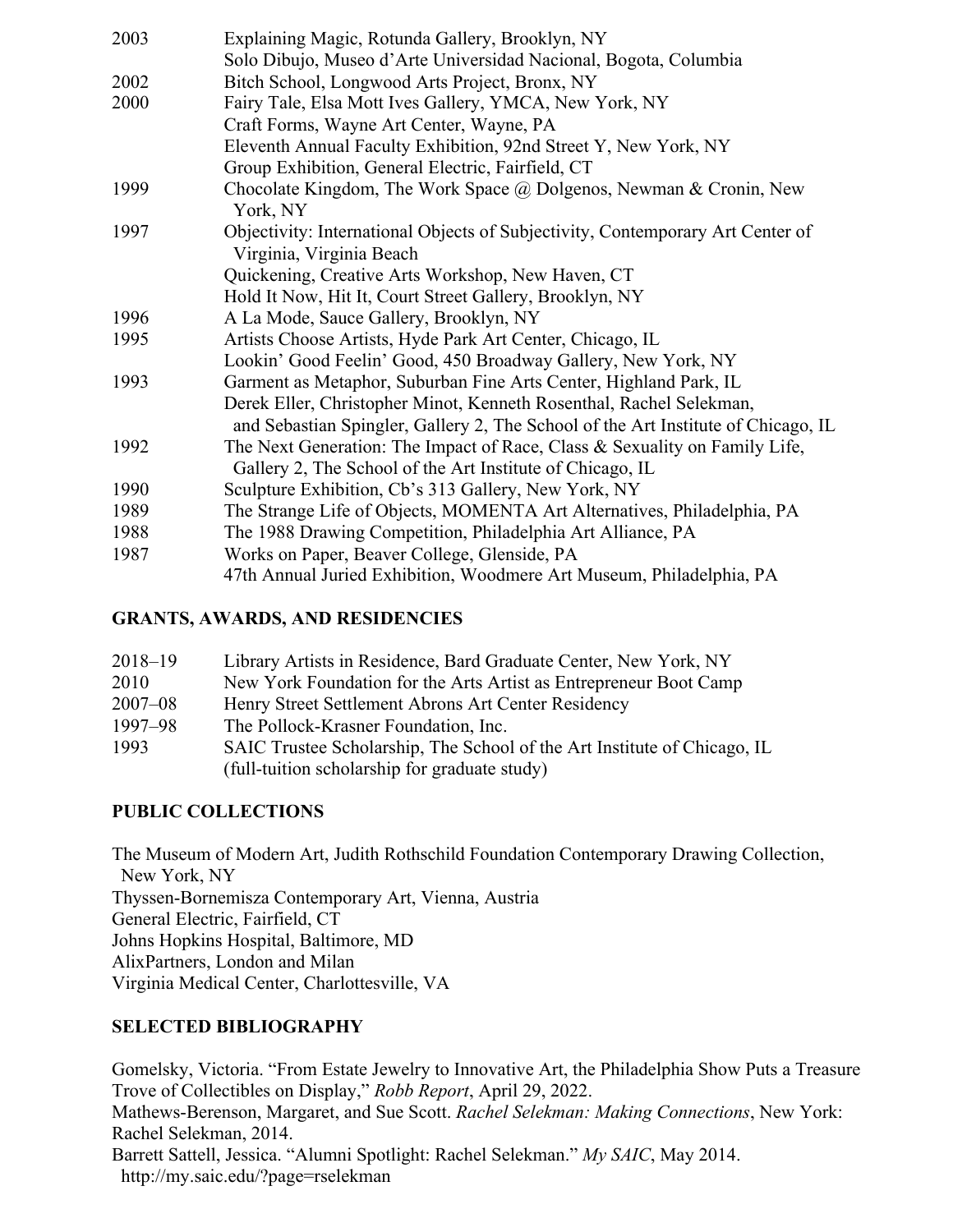*The Johns Hopkins Hospital Art + Architecture*, Baltimore: Johns Hopkins Hospital, 2012. Cobb, Peter, Susan Ball, and Felicity Hogan, eds. *The Profitable Artist.* New York: Allworth Press, 2011.

Maue, Joetta. "Future Heirlooms: Rachel Selekman." *Mr X Stitch*, September 2, 2011. http://www.mrxstitch.com/2011/09/02/future-heirlooms-rachel-selekman

Rattemeyer, Christian. *The Judith Rothschild Foundation Contemporary Drawing Collection Catalogue Raisonné*. New York: Museum of Modern Art, 2009.

Wasserman, Nadine. *Aggregate*. Troy, NY: The Arts Center of the Capital Region, 2008.

Kalm, James. "Brooklyn Dispatches: Cool Island and Garden of Chill." *Brooklyn Rail*, July 2008. http://www.brooklynrail.org/2008/07/artseen/broooklyn-dispatches-cool-island-and-garden-of chill.

Pearse, Emma. "Artist Rachel Selekman Cuts the Middleman Out of Flower-Watering." *New York Magazine*, June 27, 2008. http://nymag.com/daily/entertainment/2008/06/artist\_rachel\_selekman.html.

- "Rachel Selekman." *Wrongdistance.com*, July 1, 2008.
- http://wrongdistance.com/index.php?s=rachel+selekman McClintic, Miranda. *What F Word*. New York: Carol Cole Levin, 2008.
- Genocchio, Benjamin. "Attractive and Accessible, But Is That All There Is?" *New York Times*, December 23, 2007.
- Huang, Wennie. *Ornamental Instincts*. Bronx, NY: Wave Hill, 2007.
- Johnson, Ken. "Two Odes to Nature, Grand and Demure." *New York Times*, July 14, 2006.
- McGregor, Jennifer. *Garden Improvement*. Bronx, NY: Wave Hill, 2006.
- *SOFA New York 2006: The Ninth Annual International Exposition of Sculpture, Objects & Functional Art.* Chicago: Expressions of Culture, Inc., 2006.
- "Wave Hill Presents Garden Improvement." *artdaily.com*, June 27, 2006.
- *Garden Design* magazine, September 2006, pp. 6, 18.
- *Process & Promise: Art, Education & Community at the 92nd Street Y*. New York: 92nd Street Y, 2006.

Mathews-Berenson, Margaret. *New Art—New York, Reflections on the Human Condition*. Traun, Austria: Trierenberg Art, 2006.

- ———. *Trierenberg Art: Kunst im Werk.* Traun, Austria: Trierenberg Art, 2006.
- ———. *Threads of Memory*. Long Island City, NY: Dorsky Gallery Curatorial Projects, 2005.
- Galloway, David. "Rachel Selekman, Aurel Scheibler, Cologne." *ArtNews*, September 2005.
- Di Blassi, Johanna. "Magical Creations." *Kölner Stadt-Anzeiger*, April 7, 2005.
- Maine, Stephen. "Dateline Brooklyn." *Artnet.com*, April 15, 2005.
- http://www.artnet.com/magazine/reviews/maine/maine4-15-05.asp.
- Zannier, Sabrina. *Maravee 2004-Clorofilla*. Trieste, Italy: Communicarte Edizioni, 2004.

Riker, Janet. *Explaining Magic*. Brooklyn, NY: The Rotunda Gallery, 2003.

- "An Anthology of Accessories." *Fiber Arts*, March/April 2002.
- Torres, Eddie. "A Variety of Approaches to Feminism and Childhood." *NY Arts Magazin*e*,*  January 2002. http://nyartsmagazine.com/63/approaches.htm.
- Strauss, R. B. "New Sculpture transforms common objects." *Avon Grove Sun*, August 16–22, 2001.
- Sosanski, Edward. "Sculptor Weaves Beauty in Delaware." *Philadelphia Inquirer*, July 27, 2001.
- Shulak, Paula. "Delaware arts center offers variety of exhibits." *Greenville Community News*, July 17, 2001.
- Strauss, R. B. "July Brings No Slow Down at DCCA." *Art Matters*, July 2001.
- Mullinax, Gary. "Begin picture-perfect exhibition tour at DCCA." *Sunday News Journal*, July 15, 2001.
- "Visual Arts." *Delaware Today*, State Guide 2001.
- Bogaert, Pauline Pinard. "Craft Forms exhibition in Wayne toasts original works by 76 artists." *Philadelphia Inquirer*, December 10, 2000.
- Massey, John. ". . . and now for something completely different!!!!" *Haws News*, no. 1, fall 1999.